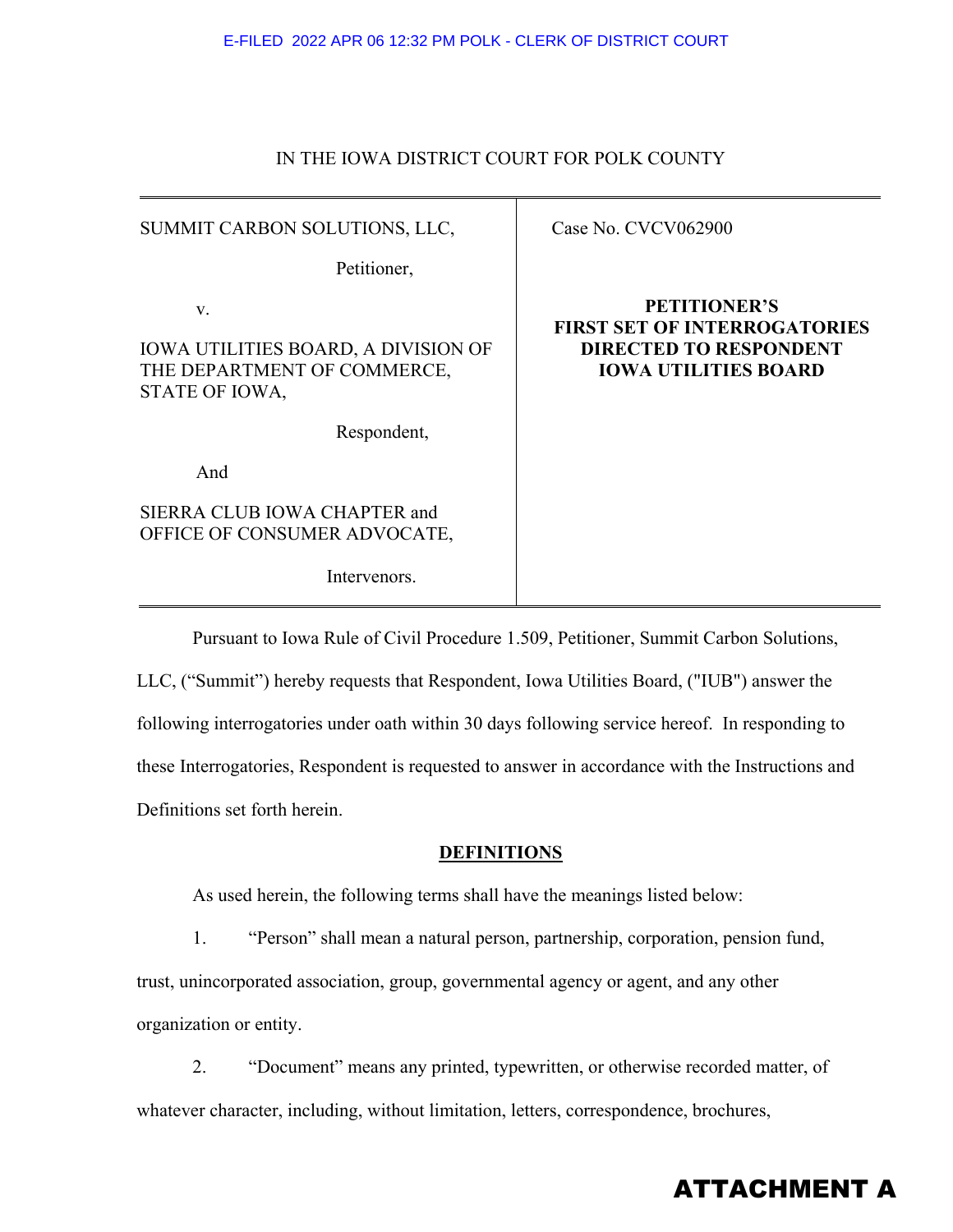#### E-FILED 2022 APR 06 12:32 PM POLK - CLERK OF DISTRICT COURT

memorandum, telegrams, notes, catalogs, diaries, reports, calendars, intra-office communications, statements, announcements, photographs, tape recordings, motion pictures, videotaped recordings, and any carbon or photographic copy of such material if you do not have custody or control of the original. Please note that this definition includes all information stored on computer hard drives, computer diskettes, CD's, computer networks or other type of computer storage.

 3. "Identify," when used in connection with a document, means to state its type (e.g., letter, memorandum, drawing, etc.), subject matter and date, by whom written or prepared, by whom signed, to whom sent, its present location (name and address of place), and the present custodian of the original and all copies thereof. If any such document was, but no longer is, in your possession or custody or subject to your control, state what disposition was made of the document. In lieu of providing a list or otherwise identifying documents in your possession as requested, you may attach copies of the documents along with your answers to these interrogatories.

 4. "Identify," when used in connection with an individual, means to state the person's full name, last known home address and home telephone number, the full name, current address and telephone number of the company, firm, or other organization with which the person is affiliated or by whom the person is employed, and the person's position, title or job capacity at the date of your response and at the time covered by the interrogatory.

 5. "Identify," when used in connection with an entity other than an individual person, means to state whether such entity is a corporation, partnership or other organization, and the name, present and last known address, and principal place of business of such entity.

6. "You," and "your," and "IUB" shall refer to the Respondent in this matter, and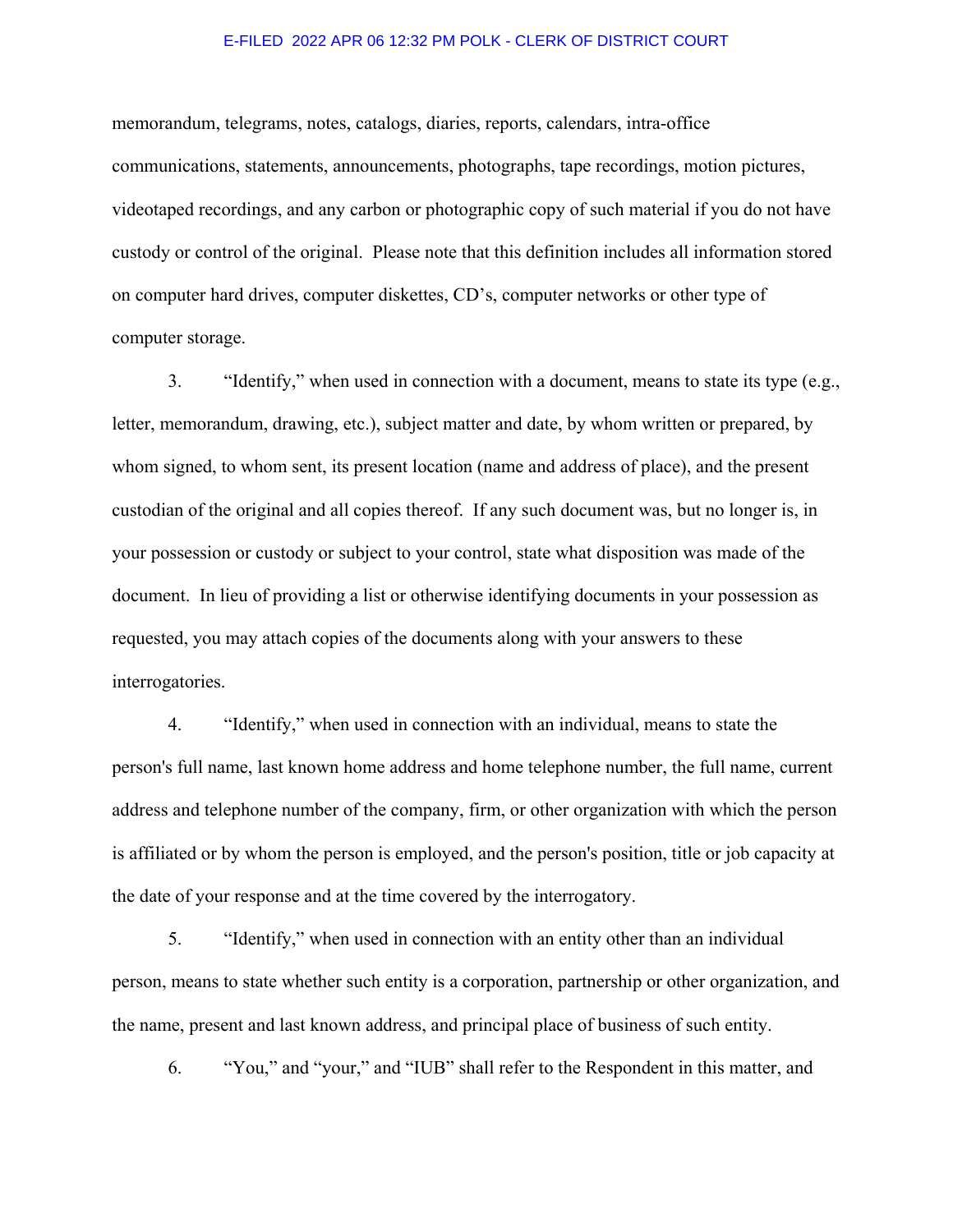#### E-FILED 2022 APR 06 12:32 PM POLK - CLERK OF DISTRICT COURT

any agents, attorneys or representatives acting on Respondent's behalf.

#### **INSTRUCTIONS**

 1. If any document(s) requested to be identified or produced was, but is no longer in your control, or is no longer in existence, state whether it is: (1) missing or lost; (2) destroyed; (3) transferred voluntarily or involuntarily to others, and if so, to whom; or (4) otherwise disposed of. In each instance, explain the circumstances surrounding and authorization for such disposition thereof, and state the approximate date thereof.

 2. In responding to these Interrogatories, you are required to furnish all information that is available to you, including information in the possession of your attorneys or other persons directly or indirectly employed by or connected with you, or your attorneys and anyone else acting in your behalf or otherwise subject to your control.

 3. In responding to these interrogatories you must make a diligent search of your records and of other papers and materials in your possession or available to you or your representatives. If you cannot obtain the records or information to answer these interrogatories, you should explain in your answer the circumstances and what has been and is being done to obtain the information specifying your inability to answer the remainder and stating whatever information or knowledge you have concerning the unanswered portion.

 4. These interrogatories shall be continuing so as to require supplemental answers at reasonable times prior to trial when additional information with respect to these interrogatories is obtained by you or your counsel.

5. If a document is withheld on the grounds of privilege: (1) identify the creator of the document; (2) identify all intended and actual recipients of the document; (3) describe the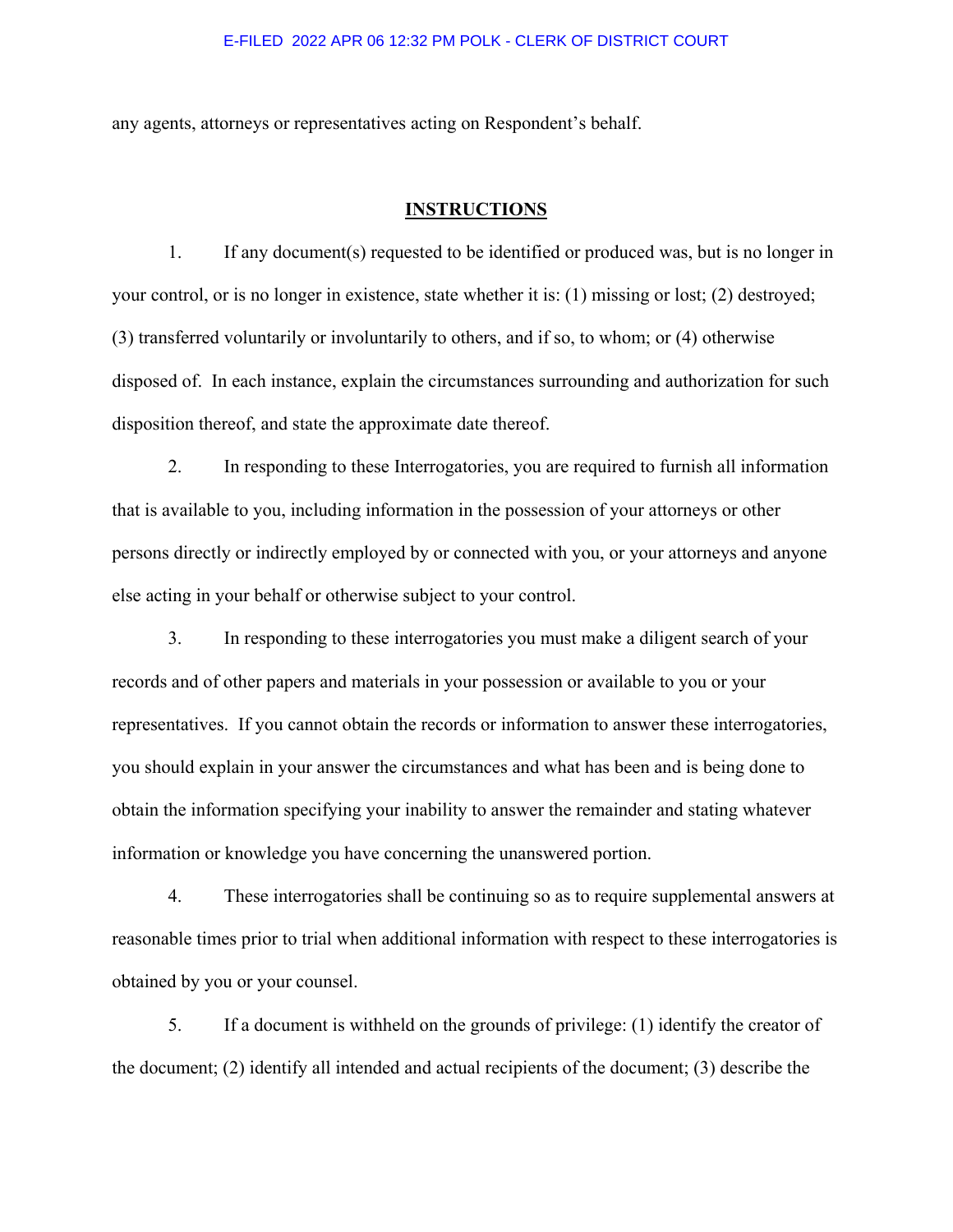contents of the document; and (4) explain the basis for the assertion of privilege.

 6. If non-documentary information is withheld on the grounds of privilege: (1) identify the maker of the statement; (2) identify all persons present when the statement was made; (3) describe the contents of the statement; and (4) explain the basis for the assertion of privilege.

Dated: April 5, 2022 */s/ Bret A Dublinske*

Bret A. Dublinske AT0002232 Brant M. Leonard AT0010157 FREDRIKSON & BYRON, P.A. 111 East Grand Avenue, Suite 301 Des Moines, IA 50309-1977 Phone: (515) 242-8900 Fax: (515) 242-8950 Email: bdublinske@fredlaw.com Email: bleonard@fredlaw.com

### **ATTORNEYS FOR SUMMIT CARBON SOLUTIONS LLC**

### **CERTIFICATE OF SERVICE**

The undersigned certifies that on the  $5<sup>th</sup>$  day of April, 2022, the foregoing document was

served via electronic mail on counsel of record at the address(es) indicated below:

Jon Tack, General Counsel jon.tack@iub.iowa.gov

Kim Snitker Kim.snitker@iub.iowa.gov

### IOWA UTILITIES BOARD OFFICE OF CONSUMER ADVOCATE

John S. Long john.long@oca.iowa.gov

Anna K. Ryon anna.ryon@oca.iowa.gov

### SIERRA CLUB IOWA CHAPTER

Wallace Taylor wtaylorlaw@aol.com

*/s/ Bret A Dublinske*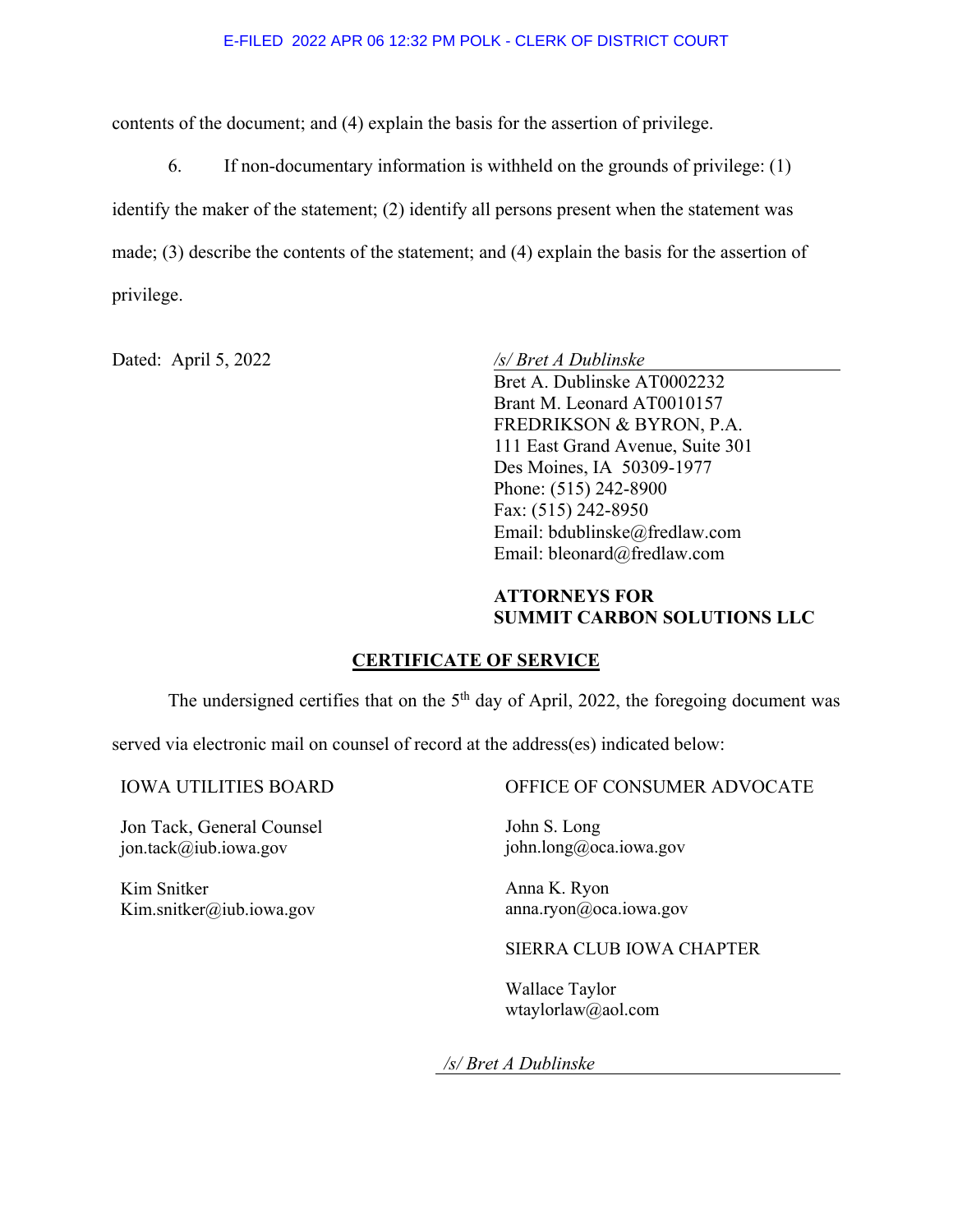#### E-FILED 2022 APR 06 12:32 PM POLK - CLERK OF DISTRICT COURT

**INTERROGATORY NO. 1:** In IUB's response to Sierra Club's Interrogatory No. 2, IUB stated that it "began the routine practice of requesting a list or map identifying individuals provided notice of an informational meeting in June 2019," and IUB provided lists of dockets in which such requests were made.

 a) State whether the listed dockets include every E-, P-, HLP- or GCU- docket in which an informational meeting was held in calendar 2019, 2020, and 2021.

 b) List all informational meetings held in any E-, P-, HLP-, or GCU- dockets in 2019, 2020 and 2021 which were not listed in response to Sierra Club Interrogatory No. 2.

#### **ANSWER**: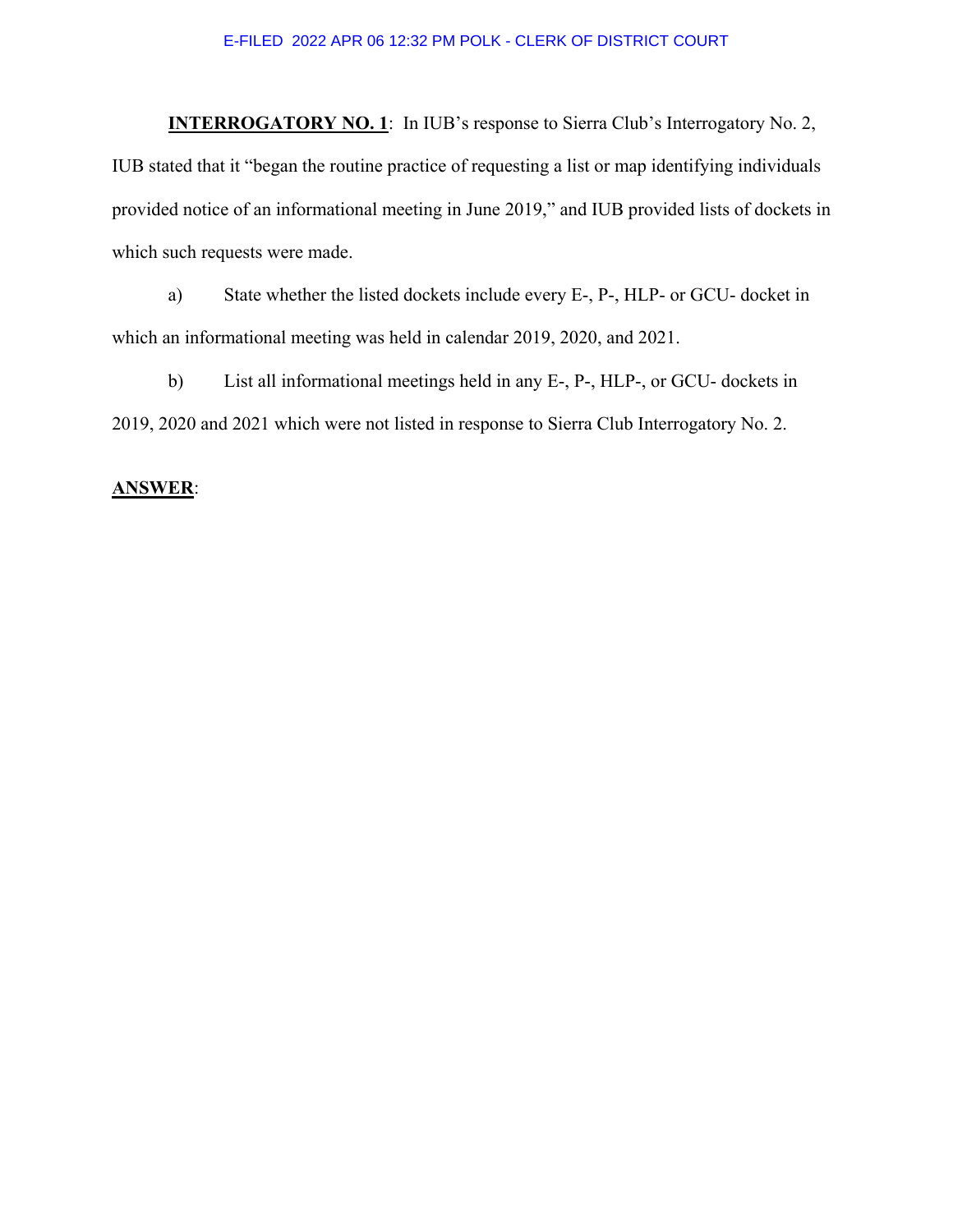### **INTERROGATORY NO. 2**:

a) Identify any order, rule, or other written policy statement where this practice of requesting a list of map identifying individuals provided notice of an informational meeting was (i) set forth publicly where stakeholders could learn of this policy; and (ii) internally at the IUB;

 b) Describe how this policy change in June 2019 was made (i.e. was there a vote of the Board, was there a written rationale for changing the policy, etc.) and the legal basis for making such a change;

c) Identify the specific legal basis for requesting such lists.

#### **ANSWER**: